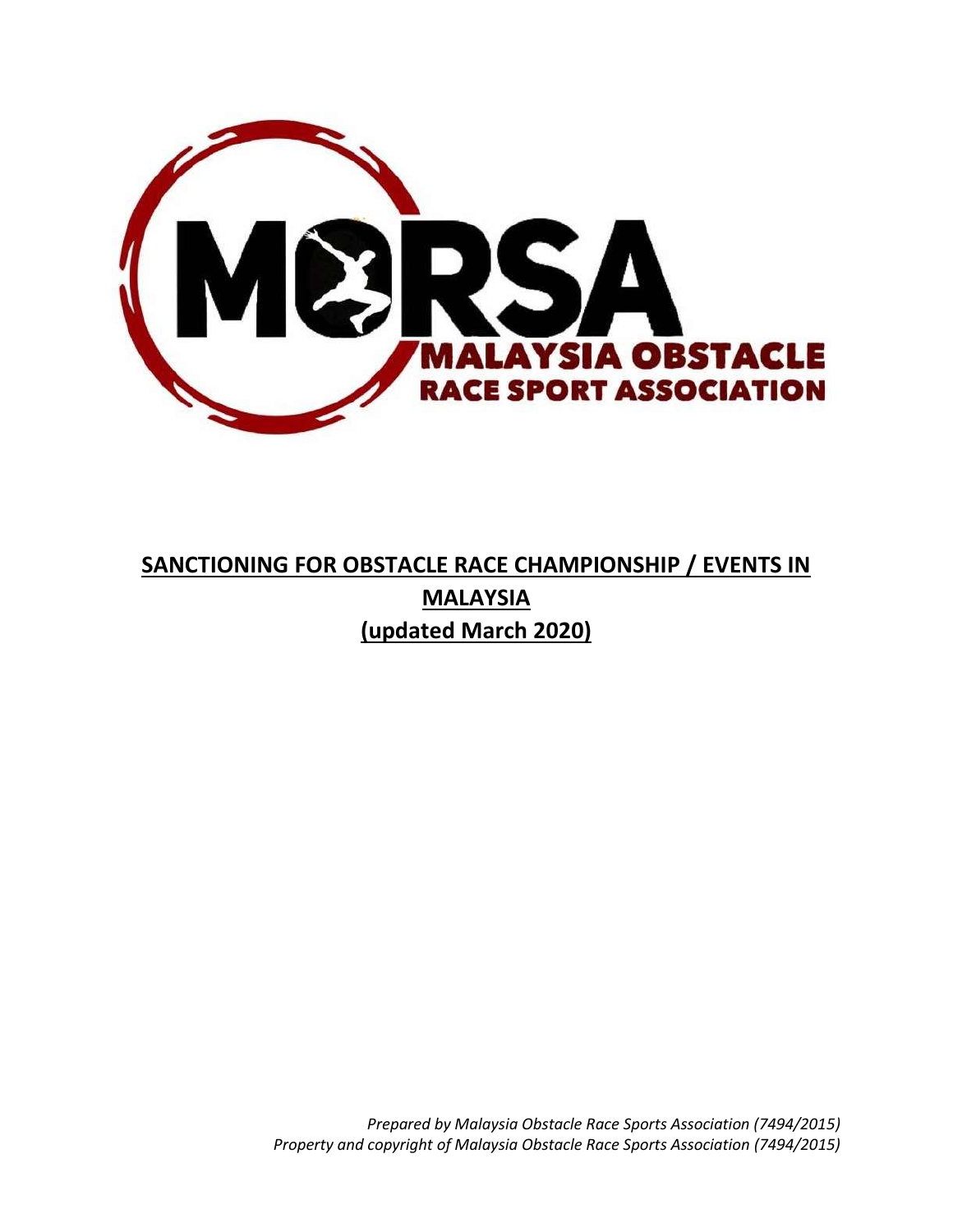## **Event Sanctioning**

### *1. Layout.*

- 1.1 Race Layout
- 1.2 Obstacle Layout
- 1.3 Amenities Layout
- 1.4 Emergency Plan Layout

#### *2. Obstacles*

- 2.1 Obstacle design & Drawing
- 2.2 Obstacle Safety
	- 2.2.a Crash Mat Density and thickness vs Fall Height
	- 2.2.b Element Safety
- 2.3 Obstacle Certification by Engineer
- 2.4 Obstacle on sit inspection (pre event)
- 2.5 Obstacle Testing (pre event)

#### *3. Safety*

- 3.1 Safety Procedures
- 3.2 Emergency Evacuation Plan
- 3.3 Emergency Response Team
- 3.4 COVID SOP

#### *4. Manpower*

- 4.1 Total number of manpower for event
	- 4.1.a Total number of manpower x total number of expected number of participants
- 4.2 Manpower Layout